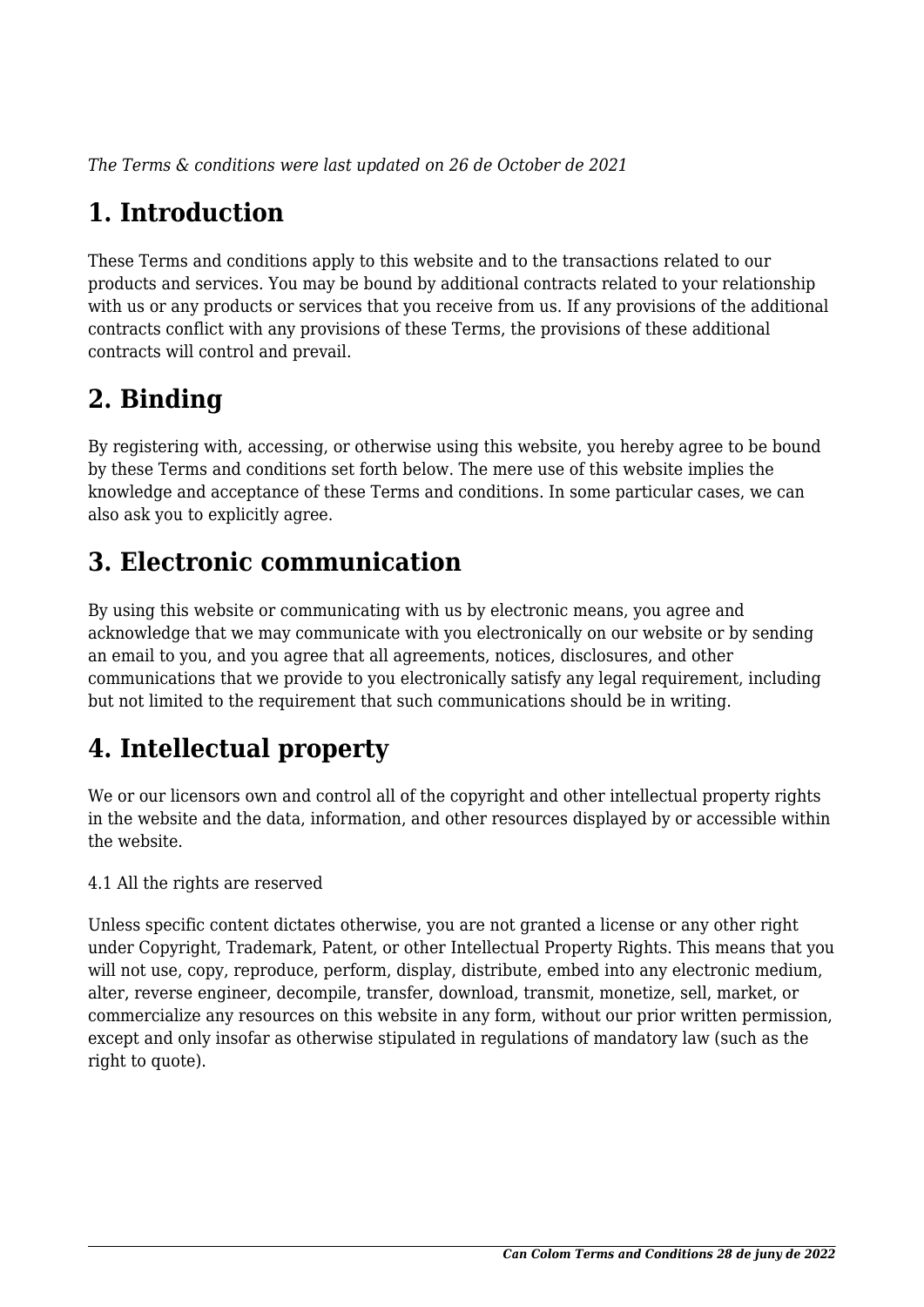# **5. Third-party property**

Our website may include hyperlinks or other references to other party's websites. We do not monitor or review the content of other party's websites which are linked to from this website. Products or services offered by other websites shall be subject to the applicable Terms and Conditions of those third parties. Opinions expressed or material appearing on those websites are not necessarily shared or endorsed by us.

We will not be responsible for any privacy practices or content of these sites. You bear all risks associated with the use of these websites and any related third-party services. We will not accept any responsibility for any loss or damage in whatever manner, however caused, resulting from your disclosure to third parties of personal information.

#### **6. Responsible use**

By visiting our website, you agree to use it only for the purposes intended and as permitted by these Terms, any additional contracts with us, and applicable laws, regulations, and generally accepted online practices and industry guidelines. You must not use our website or services to use, publish or distribute any material which consists of (or is linked to) malicious computer software; use data collected from our website for any direct marketing activity, or conduct any systematic or automated data collection activities on or in relation to our website.

Engaging in any activity that causes, or may cause, damage to the website or that interferes with the performance, availability, or accessibility of the website is strictly prohibited.

#### **7. Registration**

You may register for an account with our website. During this process, you may be required to choose a password. You are responsible for maintaining the confidentiality of passwords and account information and agree not to share your passwords, account information, or secured access to our website or services with any other person. You must not allow any other person to use your account to access the website because you are responsible for all activities that occur through the use of your passwords or accounts. You must notify us immediately if you become aware of any disclosure of your password.

After account termination, you will not attempt to register a new account without our permission.

#### **8. Refund and Return policy**

#### 8.1 Right of withdrawal

You have the right to withdraw from this contract within 14 days without giving any reason.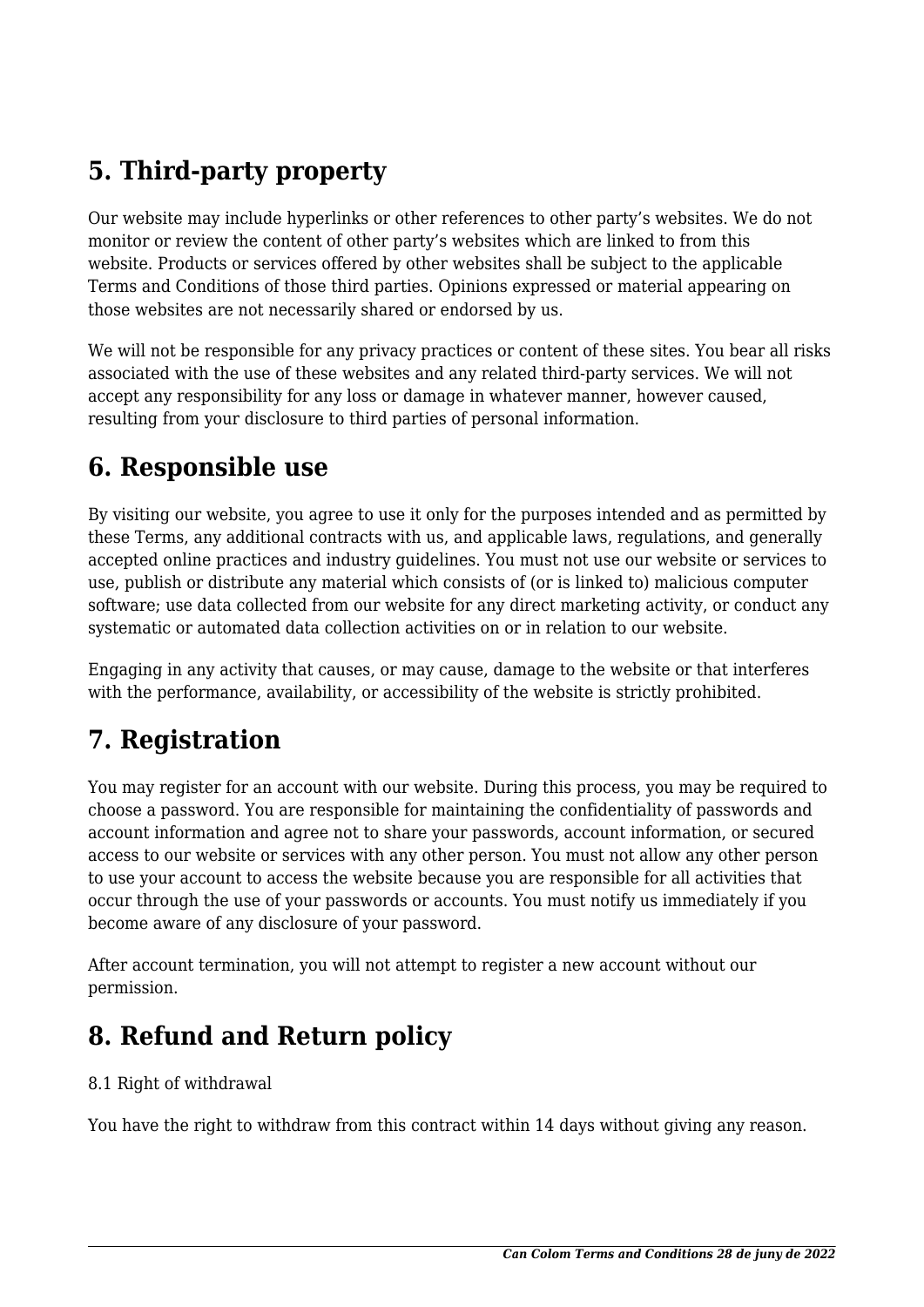The withdrawal period will expire after 14 days from the day on which you acquire, or a thirdparty other than the carrier and indicated by you acquires, physical possession of the goods.

To exercise the right of withdrawal, you must inform us of your decision to withdraw from this contract by an unequivocal statement (for example a letter sent by post, fax, or email). Our contact details can be found below. You may use the attached model [withdrawal form](https://www.cancolom.com/wp-content/uploads/complianz/withdrawal-forms/withdrawal-form-ca.pdf), but it is not obligatory.

You can also electronically fill in and submit the model withdrawal form or any other unequivocal statement on our [website](https://www.cancolom.com/contact/).

If you use this option, we will communicate to you an acknowledgement of receipt of such a withdrawal on a durable medium (for example by email) without delay.

To meet the withdrawal deadline, it is sufficient for you to send your communication concerning your exercise of the right of withdrawal before the withdrawal period has expired.

#### 8.2 Effects of withdrawal

If you withdraw from this contract, we shall reimburse you all payments received from you, including the costs of delivery (with the exception of the supplementary costs resulting from your choice of a type of delivery other than the least expensive type of standard delivery offered by us), without undue delay and in any event not later than 14 days from the day on which we are informed about your decision to withdraw from this contract. We will carry out such reimbursement using the same means of payment as you used for the initial transaction unless you have expressly agreed otherwise; in any event, you will not incur any fees as a result of such reimbursement.

You shall send back the goods or hand them over to us or a person authorised by us to receive the goods, without undue delay and in any event not later than 14 days from the day on which you communicate your withdrawal from this contract to us. The deadline is met if you send back the goods before the period of 14 days has expired.

We may withhold reimbursement until we have received the goods back or you have supplied evidence of having sent back the goods, whichever is the earliest.

We will bear the cost of returning / collecting the goods.

You are only liable for any diminished value of the goods resulting from the handling other than what is necessary to establish the nature, characteristics, and functioning of the goods.

Please note that there are some legal exceptions to the right to withdraw, and some items can therefore not be returned or exchanged. We will let you know if this applies in your particular case.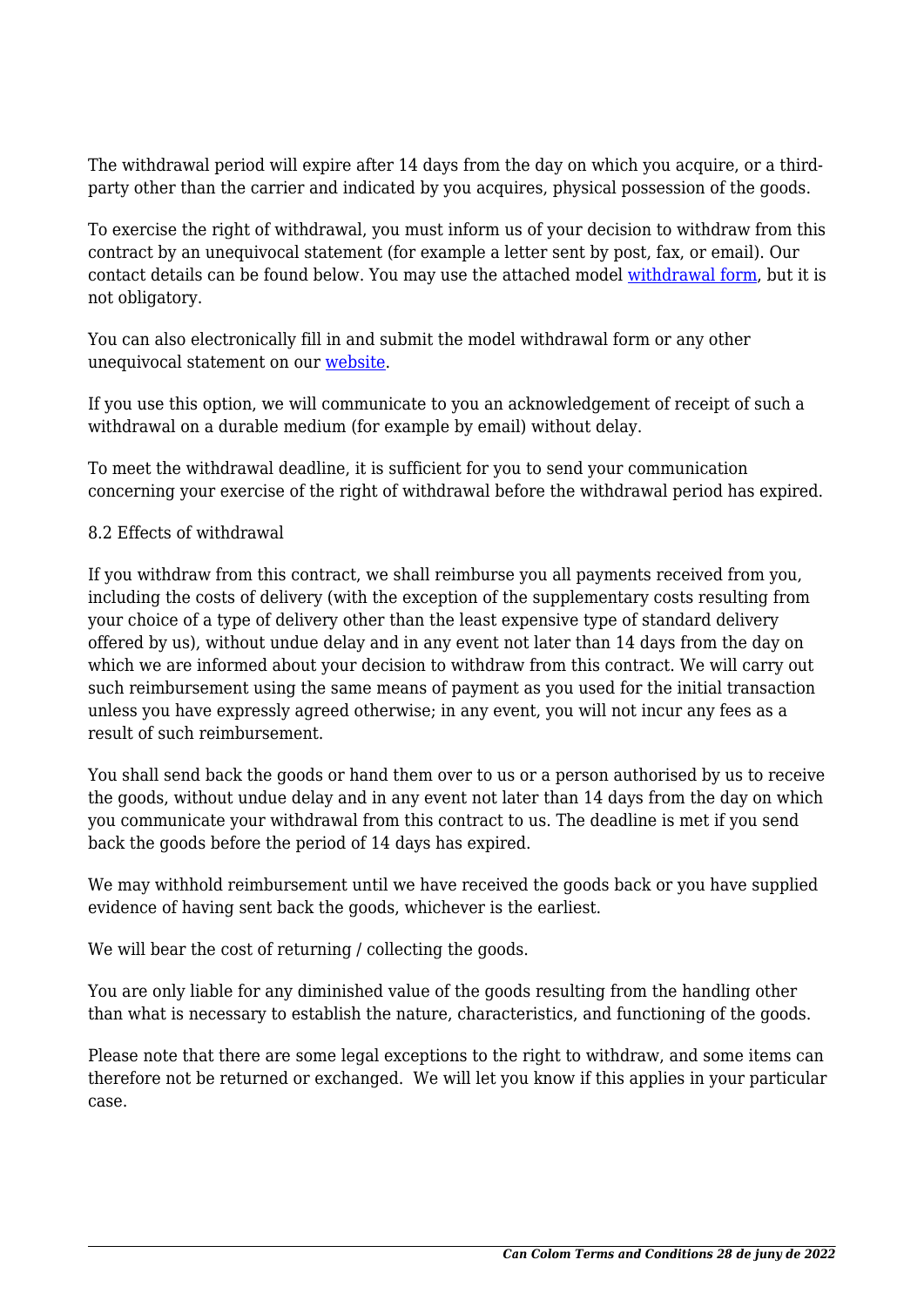### **9. Idea submission**

Do not submit any ideas, inventions, works of authorship, or other information that can be considered your own intellectual property that you would like to present to us unless we have first signed an agreement regarding the intellectual property or a non-disclosure agreement. If you disclose it to us absent such written agreement, you grant to us a worldwide, irrevocable, non-exclusive, royalty-free license to use, reproduce, store, adapt, publish, translate and distribute your content in any existing or future media.

# **10. Termination of use**

We may, in our sole discretion, at any time modify or discontinue access to, temporarily or permanently, the website or any Service thereon. You agree that we will not be liable to you or any third party for any such modification, suspension or discontinuance of your access to, or use of, the website or any content that you may have shared on the website. You will not be entitled to any compensation or other payment, even if certain features, settings, and/or any Content you have contributed or have come to rely on, are permanently lost. You must not circumvent or bypass, or attempt to circumvent or bypass, any access restriction measures on our website.

# **11. Warranties and liability**

Nothing in this section will limit or exclude any warranty implied by law that it would be unlawful to limit or to exclude. This website and all content on the website are provided on an "as is" and "as available" basis and may include inaccuracies or typographical errors. We expressly disclaim all warranties of any kind, whether express or implied, as to the availability, accuracy, or completeness of the Content. We make no warranty that:

- this website or our products or services will meet your requirements;
- this website will be available on an uninterrupted, timely, secure, or error-free basis;
- the quality of any product or service purchased or obtained by you through this website will meet your expectations.

Nothing on this website constitutes or is meant to constitute, legal, financial or medical advice of any kind. If you require advice you should consult an appropriate professional.

The following provisions of this section will apply to the maximum extent permitted by applicable law and will not limit or exclude our liability in respect of any matter which it would be unlawful or illegal for us to limit or to exclude our liability. In no event will we be liable for any direct or indirect damages (including any damages for loss of profits or revenue, loss or corruption of data, software or database, or loss of or harm to property or data) incurred by you or any third party, arising from your access to, or use of, our website.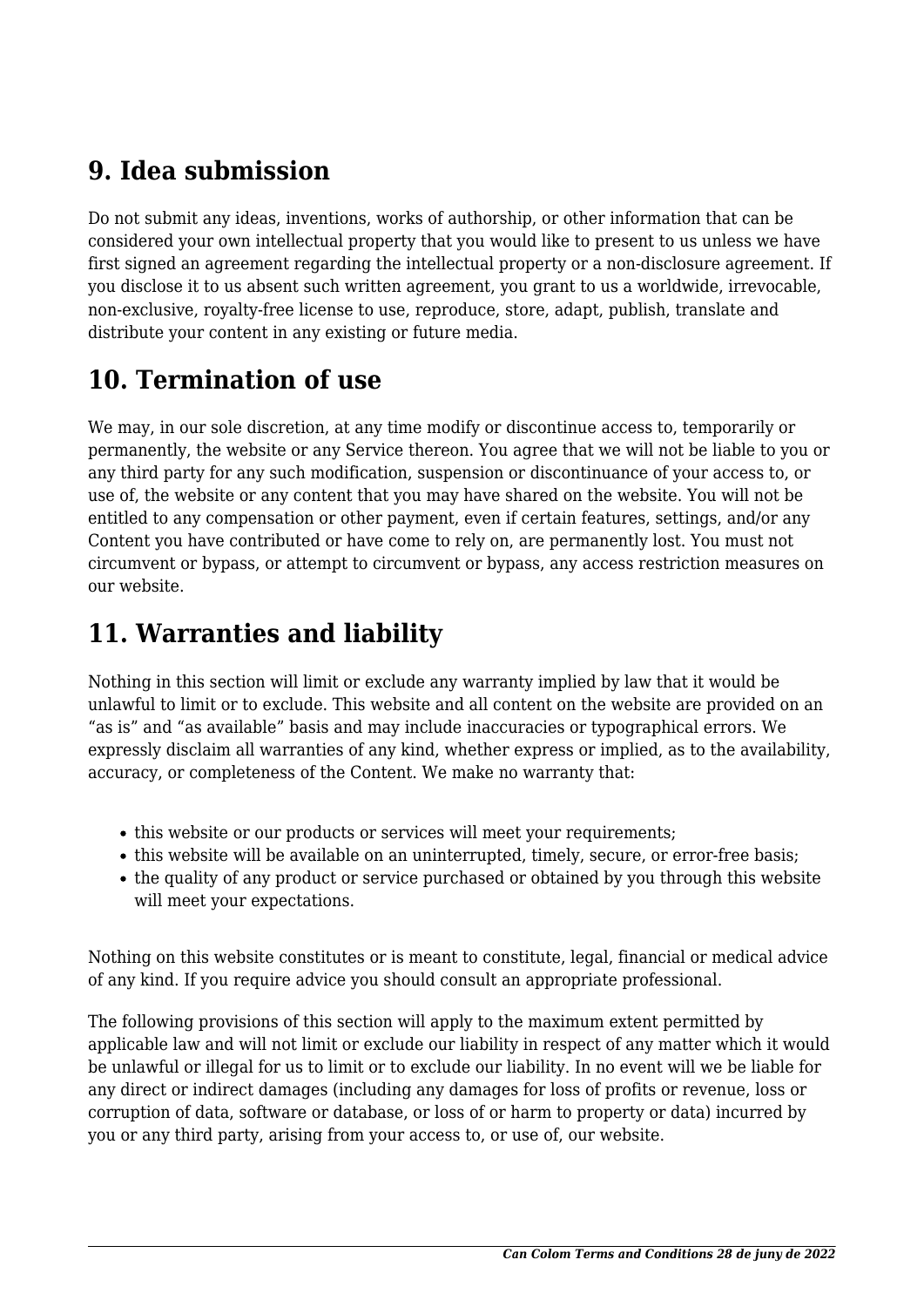Except to the extent any additional contract expressly states otherwise, our maximum liability to you for all damages arising out of or related to the website or any products and services marketed or sold through the website, regardless of the form of legal action that imposes liability (whether in contract, equity, negligence, intended conduct, tort or otherwise) will be limited to the total price that you paid to us to purchase such products or services or use the website. Such limit will apply in the aggregate to all of your claims, actions and causes of action of every kind and nature.

# **12. Privacy**

To access our website and/or services, you may be required to provide certain information about yourself as part of the registration process. You agree that any information you provide will always be accurate, correct, and up to date.

We take your personal data seriously and are committed to protecting your privacy. We will not use your email address for unsolicited mail. Any emails sent by us to you will only be in connection with the provision of agreed products or services.

We have developed a policy to address any privacy concerns you may have. For more information, please see our [Privacy Statement](https://www.cancolom.com/politica-privacitat/) and our Cookie Policy.

# **13. Accessibility**

We are committed to making the content we provide accessible to individuals with disabilities. If you have a disability and are unable to access any portion of our website due to your disability, we ask you to give us a notice including a detailed description of the issue you encountered. If the issue is readily identifiable and resolvable in accordance with industrystandard information technology tools and techniques we will promptly resolve it.

# **14. Export restrictions / Legal compliance**

Access to the website from territories or countries where the Content or purchase of the products or Services sold on the website is illegal is prohibited. You may not use this website in violation of export laws and regulations of Spain.

# **15. Affiliate marketing**

Through this Website we may engage in affiliate marketing whereby we receive a percentage of or a commission on the sale of services or products on or through this website. We may also accept sponsorships or other forms of advertising compensation from businesses. This disclosure is intended to comply with legal requirements on marketing and advertising which may apply, such as the US Federal Trade Commission Rules.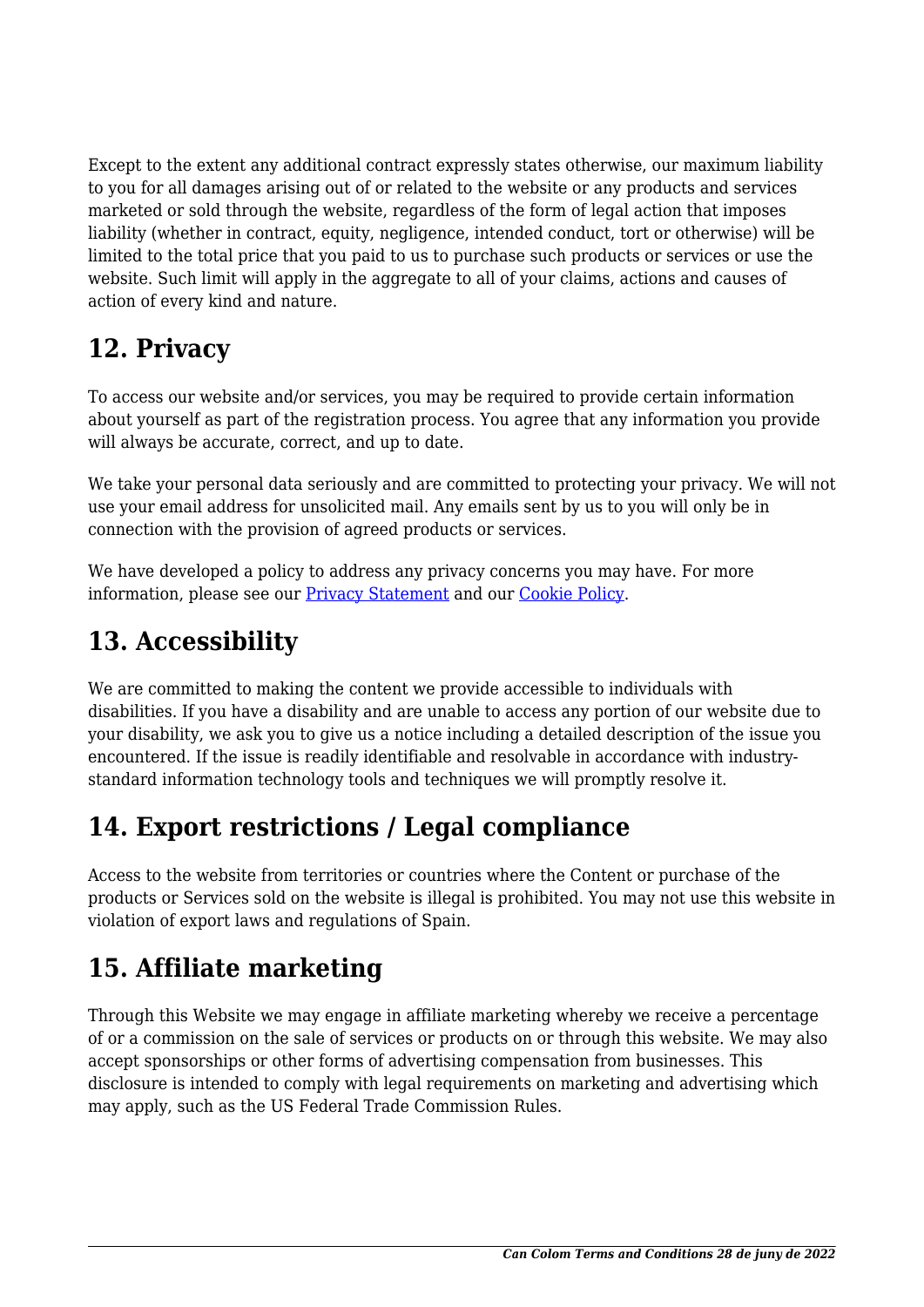## **16. Assignment**

You may not assign, transfer or sub-contract any of your rights and/or obligations under these Terms and conditions, in whole or in part, to any third party without our prior written consent. Any purported assignment in violation of this Section will be null and void.

#### **17. Breaches of these Terms and conditions**

Without prejudice to our other rights under these Terms and Conditions, if you breach these Terms and Conditions in any way, we may take such action as we deem appropriate to deal with the breach, including temporarily or permanently suspending your access to the website, contacting your internet service provider to request that they block your access to the website, and/or commence legal action against you.

## **18. Indemnification**

You agree to indemnify, defend and hold us harmless, from and against any and all claims, liabilities, damages, losses and expenses, relating to your violation of these Terms and conditions, and applicable laws, including intellectual property rights and privacy rights. You will promptly reimburse us for our damages, losses, costs and expenses relating to or arising out of such claims.

#### **19. Waiver**

Failure to enforce any of the provisions set out in these Terms and Conditions and any Agreement, or failure to exercise any option to terminate, shall not be construed as waiver of such provisions and shall not affect the validity of these Terms and Conditions or of any Agreement or any part thereof, or the right thereafter to enforce each and every provision.

#### **20. Language**

These Terms and Conditions will be interpreted and construed exclusively in Catalan; Valencian. All notices and correspondence will be written exclusively in that language.

#### **21. Entire agreement**

These Terms and Conditions, together with our [privacy statement](https://www.cancolom.com/politica-privacitat/) and cookie policy, constitute the entire agreement between you and Antares Gerunda, SLU in relation to your use of this website.